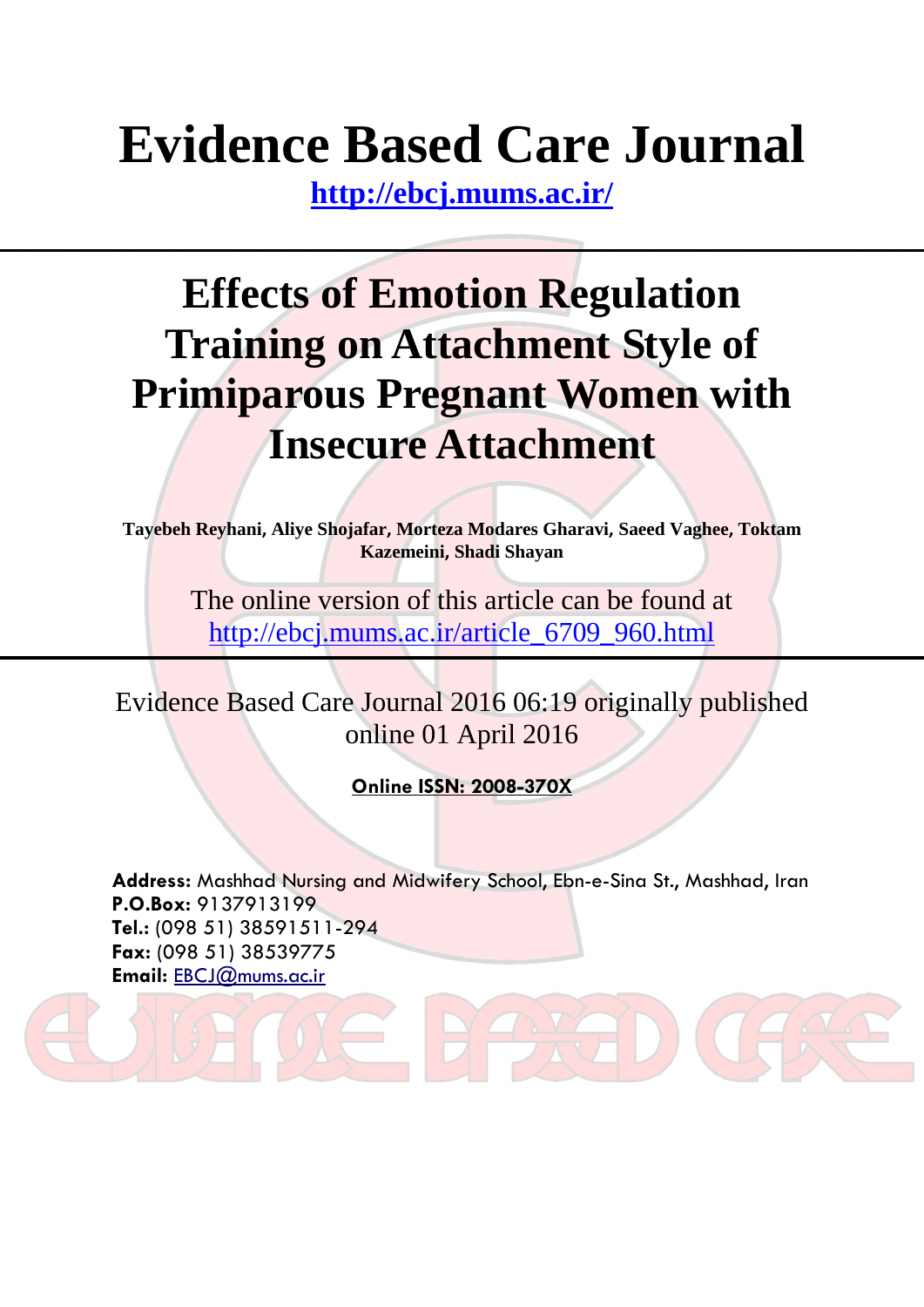

**Evidence Based Care Journal** 

Original Article



### **Effects of Emotion Regulation Training on Attachment Style of Primiparous Pregnant Women with Insecure Attachment**

Tayebeh Reyhani<sup>1</sup>, \*Aliye Shojafar<sup>2</sup>, Morteza Modares Gharavi<sup>3</sup>, Saeed Vaghee<sup>4</sup>, Toktam Kazemeini <sup>5</sup> , Shadi Shayan **<sup>6</sup>**

**Received**: 24/12/2015 **Accepted**: 07/04/2016

Evidence Based Care Journal, 6 (1): 19-28

#### **Abstract**

**Background:** Pregnant women with insecure attachment style are at high risk of psychiatric disorders. Since emotions are the first coordinators of attachment behavior, emotion regulation training can alter maternal attachment style. In this study, we aimed to evaluate the effects of emotion regulation training on the attachment styles of primiparous pregnant women with insecure attachment style.

**Aim:** This study aimed to evaluate the effects of training programs on the headache of patients after spinal anesthesia.

**Method:** This randomized, clinical trial on 40 primiparous pregnant women with age range of 30-34 years, who were referred to healthcare centers of Mashhad, Iran, during 2014. The data collection instrument was Revised Adult Attachment Scale (RAAS). The participants were assigned to intervention and control groups. A training program was implemented on emotion regulation based on dialectical behavior therapy (DBT) for the intervention group. After delivery, RAAS was completed by the mothers again. The control group only received the routine care. To analyze the data, Chisquare and independent t-test were run using SPSS, version 15.

**Results:** Mean ages of the mothers in the intervention and control groups were 26.9±4.04 and 27.5±3.5 years, respectively. According to the results of independent t-test, the difference between the groups was non-significant  $(P=0.77)$ . The groups were analogous in terms of attachment style preintervention. After the intervention, independent t-test did not reflect any significant differences between the groups regarding avoidant  $(P=0.37)$  and anxious  $(P=0.11)$  attachment styles. However, mean score for secure attachment style was significantly enhanced (P=0.01).

**Implications for Practice:** Our findings revealed that implementation of emotion regulation training increased secure attachment scores. Thus, implementing emotion regulation training program is recommended as part of a program for pre-natal care in healthcare centers.

**Keywords:** Object Attachment, Behavior Therapy, Emotions

1. Evidence Based Care Research Centre, Instructor of Pediatric Nursing, School of Nursing and Midwifery, Mashhad University of Medical Sciences, Mashhad, Iran

\*Corresponding author, Email: [shojafara1@mums.ac.ir](mailto:shojafara1@mums.ac.ir)

<sup>2.</sup> MSc Neonatal Intensive Care Nursing, School of Nursing and Midwifery, Mashhad University of Medical Sciences, Mashhad, Iran

<sup>3.</sup> PhD in Clinical Psychology, Mashhad University of Medical Sciences, Mashhad, Iran

<sup>4.</sup> Evidence Based Care Research Centre, Instructor of mental health Nursing, School of Nursing and Midwifery, Mashhad University of Medical Sciences, Mashhad, Iran

<sup>5.</sup> PhD Candidate in Clinical Psychology Ferdowsi University of Mashhad, Mashhad, Iran

<sup>6.</sup> M.A of Clinical Psychology, Shiraz University, Shiraz, Iran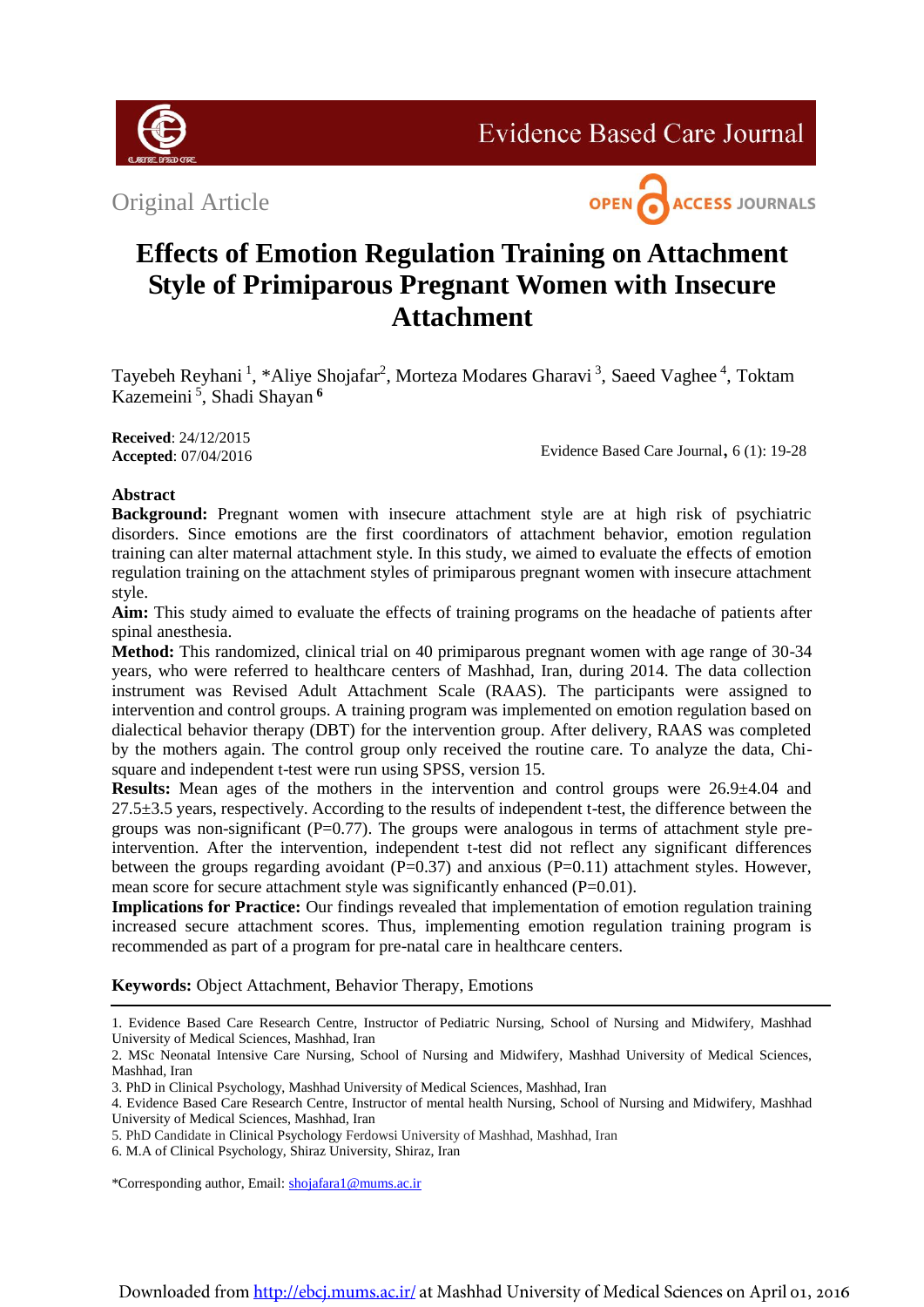#### **Introduction**

Pregnancy is one of the most stressful periods in women's life, particularly during the third trimester [\(1\)](#page-7-0). Stress of birth of the first child is classified as severe stress [\(2\)](#page-7-1). Forouzandeh et al. (1981) proposed that mental disorders such as depression and anxiety in the third trimester of pregnancy are highly common among women [\(3\)](#page-7-2).

I

Tabrizchi and Vahidi (1994) demonstrated that pregnant women are often psychologically distressed. Moreover, pregnant women experience a great deal of negative emotions [\(4\)](#page-8-0). Stress and negative emotions can disrupt attention, cognition, and problem solving process in mothers. Lack of affectionate and responsible behaviors might reduce infant-mother interaction [\(5\)](#page-8-1).

Scholars believe that attachment, as a protective factor, can aid with higher adaptation with special conditions of pregnancy. Attachment is a relatively stable affective-emotional connection between child and the primary caregiver (usually the mother), which initiates and gradually increases during pregnancy between the mother and fetus [\(6\)](#page-8-2). Children along with receiving primary care, develop a set of "active models" (or member of their own psyche and others) that can affect their emotional, behavioral, and personality development.

Self-psychological models represent self-worth, and others' psychological models characterize availability and responsiveness of others to oneself. These relatively fixed models are the origin of developing different attachment styles [\(7\)](#page-8-3).

Adult attachment styles are described as three categories of secure, insecure anxious/secure anxious insecure, and avoidant. Secure attachment is identified by confidence in oneself and others as well as feeling comfortable with intimacy and interdependence. Anxious/ambivalent attachment is characterized by feeling insecure about one's values and capabilities and feeling the urgent need for interpersonal intimacy. Moreover, in this style, uninterrupted worrying over rejection or abandonment is noted. Finally, avoidant attachment style, is characterized by being reluctant to confide in others, emphasizing on personal independence and high self-confidence, and having relatively low tolerance for interpersonal intimacy [\(8\)](#page-8-4).

Thus, attachment style is an individual's internal visualization of his/her attachment relationship in childhood. Mothers with insecure attachment style implicates not having responsive and sensitive parents to the emotional situations in childhood, and they have not learned how to regulate their emotions and communicate with others. They show low flexibility in their relationships and experience more negative emotions than positive ones. Insecure mothers use more negative emotion regulation strategies such as self-reproach, blaming others, rumination, and catastrophizing, which results in depression, anxiety, stress, and anger [\(9\)](#page-8-5).

Robert et al. (1996) believed that psychological consequences of insecure attachment styles in stressful situations such as pregnancy are anxiety and depression, while secure attachment in such conditions help with mental relaxation [\(10\)](#page-8-6). Maintaining and promoting mental health, especially in high-risk groups, is of optimum importance. Given the persistence of attachment styles during life, pregnancy and insecure attachment styles are considered as risk factors for mental disorders (11, [12\)](#page-8-7). Implementing interventions for modifying insecure attachment style seems to be essential to prevent mental disorders. As emotions are the regulators of attachment behaviors [\(13\)](#page-8-8), emotion regulation techniques can be effective in this regard.

In fact, controlling emotions is one of the most important skills that should be learned. Emotion regulation alleviates and manages negative emotions, develops positive emotions, and if timely and appropriate, it can boost organizing power, flexibility, and adaptability of individuals in stressful situations [\(14\)](#page-8-9). Accordingly, process-oriented emotion regulation can promote all aspects of human performance through effective responses to stressful situations. Dialectical behavior therapy (DBT) is applied for emotion regulation. This type of therapy, the term dialectical signifies combination of conflicts, while the term behavior refers to prevention of certain types of behaviors and encouraging others. This technique, while stressing the need for challenge and transformation, accentuates acceptance of the reality.

DBT is an integrated therapeutic method, enabling patients to integrate and grow amidst conflicts to progress. It can also help patients recognize conflicts within themselves or between themselves and the environment and integrate them to achieve an effective result. Four components involved in this treatment method are mindfulness skills (to help understand the painful experiences of the past, present, and future and avoid making judgments about oneself or others), distress tolerance (reducing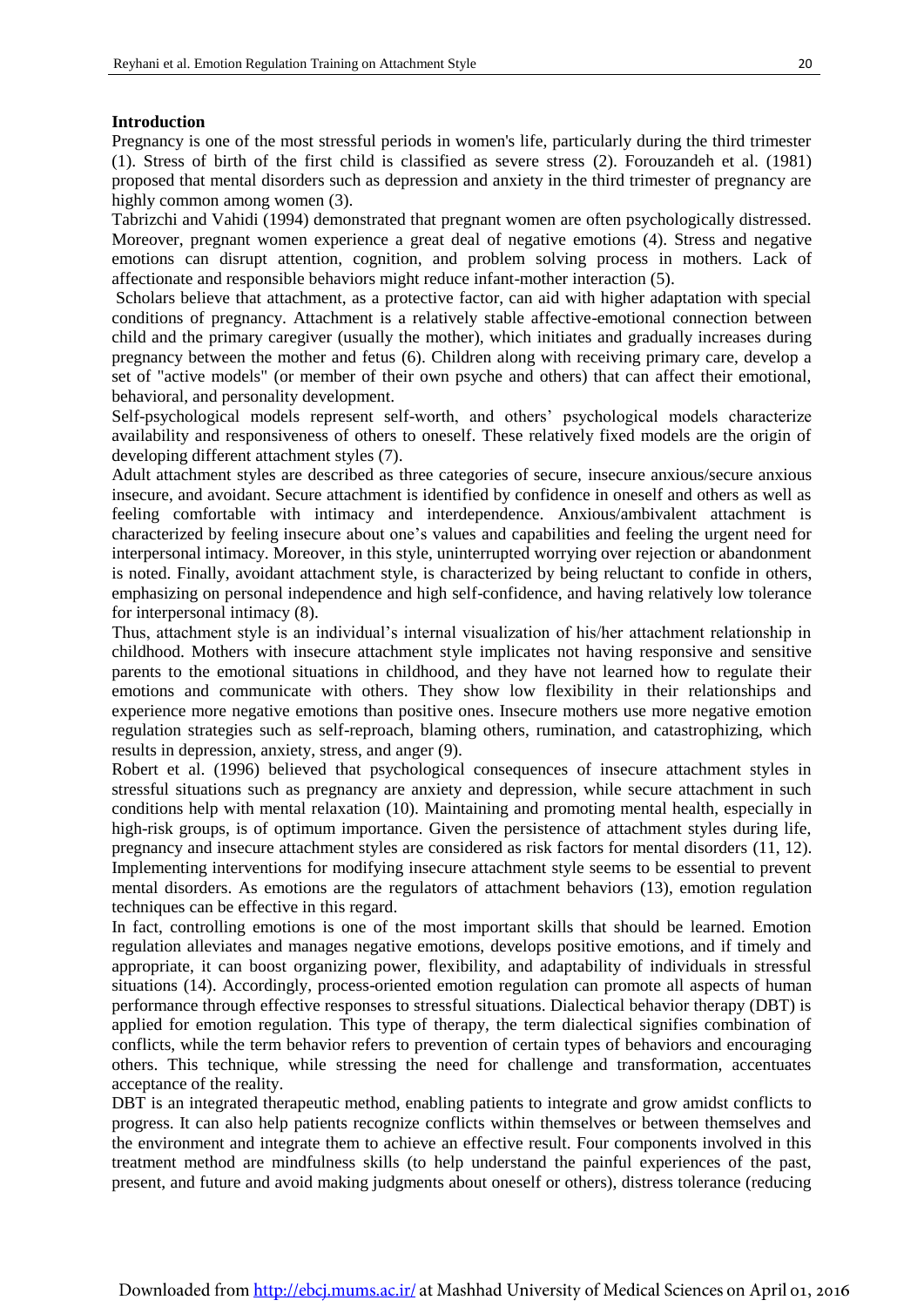the impact of turbulent conditions), acceptance and emotional adjustment (emotion regulation), and interpersonal effectiveness (observing the principle of respect in interpersonal relationships) [\(15](#page-8-10)).

Based on dialectical point of view, emotion regulation training should teach cognitive, emotional, and behavioral techniques to reach equilibrium, so that tranquility replaces inflexible postures (extreme) and causes adaptive and compliant responses will be consistently flexible [\(16\)](#page-8-11).

Salehi et al. (2011) showed that emotion regulation training based on DBT can reduce symptoms of emotional problems including interpersonal sensitivity, depression, and anxiety [\(17\)](#page-8-12). A randomized, clinical trial by Alizadeh et al. (2013) exhibited that individual DBT could significantly reduce depressive symptoms in intervention group [\(18\)](#page-8-13). Another study was performed by Alavi et al. (2010) to evaluate the efficacy of group DBT (based on core mindfulness, distress tolerance, and emotion regulation components) in alleviating depressive symptoms in university students. The results reflected that DBT diminished depressive symptoms in the intervention group [\(19\)](#page-8-14). Hoseinzadeh et al. (2008) concluded that emotion-focused therapy is effective in modifying attachment style [\(20\)](#page-8-15).

The results of studies by Naaman et al. (2005) [\(21\)](#page-9-0) and Hollist and Miller (2005) [\(22\)](#page-9-1) confirmed impact of emotion regulation on attachment style. Given the importance of the quality of parent-child interaction and emotional experiences during childhood in evolution and formation of emotional capabilities, attention to emotional regulation strategies for mothers is of great importance as effective parenting can improve interpersonal relationships. This study aimed to investigate the effects of emotion regulation training on attachment styles of primiparous pregnant women with insecure attachment style.

#### **Methods**

This randomized, controlled clinical trial was conducted on insecure primiparous mothers at 30–34 weeks' gestation referring to two healthcare centers in Mashhad, Iran, 2015. The sample size was calculated based on the pilot study using a formula comparing the mean and standard deviation (the variable was the level of mother-to-child attachment after the intervention) in the intervention  $(67.2\pm6.4)$  and control groups  $(61.1\pm5.9)$ . At significance level of 0.05 and power of 90% and considering dropout, 25 patients were assigned to each group and a total of 50 participants were recruited.

The inclusion criteria were 1) aged 18-35 years, 2) primiparous, 3) pregnant at 30-34 weeks, 4) willingness to participate in the study, 5) insecure attachment style based on Revised Adult Attachment Scale (RAAS) questionnaire, 6) at least high school education, 7) no history of maternal chronic diseases such as diabetes, hypertension, cardiovascular diseases, and epilepsy, 8) absence of major psychological disorders, 9) no psychiatric history, 10) no use of medications for psychiatric problems, 11) no records of hospitalization due to mental illnesses in the past year, 12) no use of narcotics and stimulants, and 13) no experience of major stress in the recent years (mother or wife's serious illness, death of a close relative, or migration).

The exclusion criteria comprised of 1) unwillingness to participate, 2) absence more than three sessions in the training session, 3) no assignments for more than one session, 4) use of stimulants, drugs, alcohol, or smoking at the time of the study, 5) experience of major stress at the time of the study (serious illness of the mother or wife, death of a close relative, or migration), 6) severe complications of pregnancy, 7) separation of the mother and baby for more than 24 hours after birth and during the study period, and 8) death of mother. The exclusion criteria pertinent to newborns included 1) delivery before 37 weeks gestation or after 41 weeks, 2) birth weight less than 2500 g or higher than 4000 g, 3) birth abnormalities or defects that prevent Revised Adult Attachment Scale and 4) death of newborn.

Sampling was performed through convenience sampling. In this study, two healthcare centers affiliated to centers No. 1 were selected so that the respondents were culturally, socially, and economically the same and to prevent the possibility of counseling and exchanging information between the two groups. To that end, the names of health centers affiliated to center No. 1 were put in a bag and the two centers were randomly selected. The first center, which was assigned to the control, was Najafi health center, and the second one, which was allocated to the intervention group, was Shahrake Lashkar health center.

The data collection instruments included a demographic form as well as Revised Adult Attachment scale (RAAS). The demographic form was designed based on scientific studies.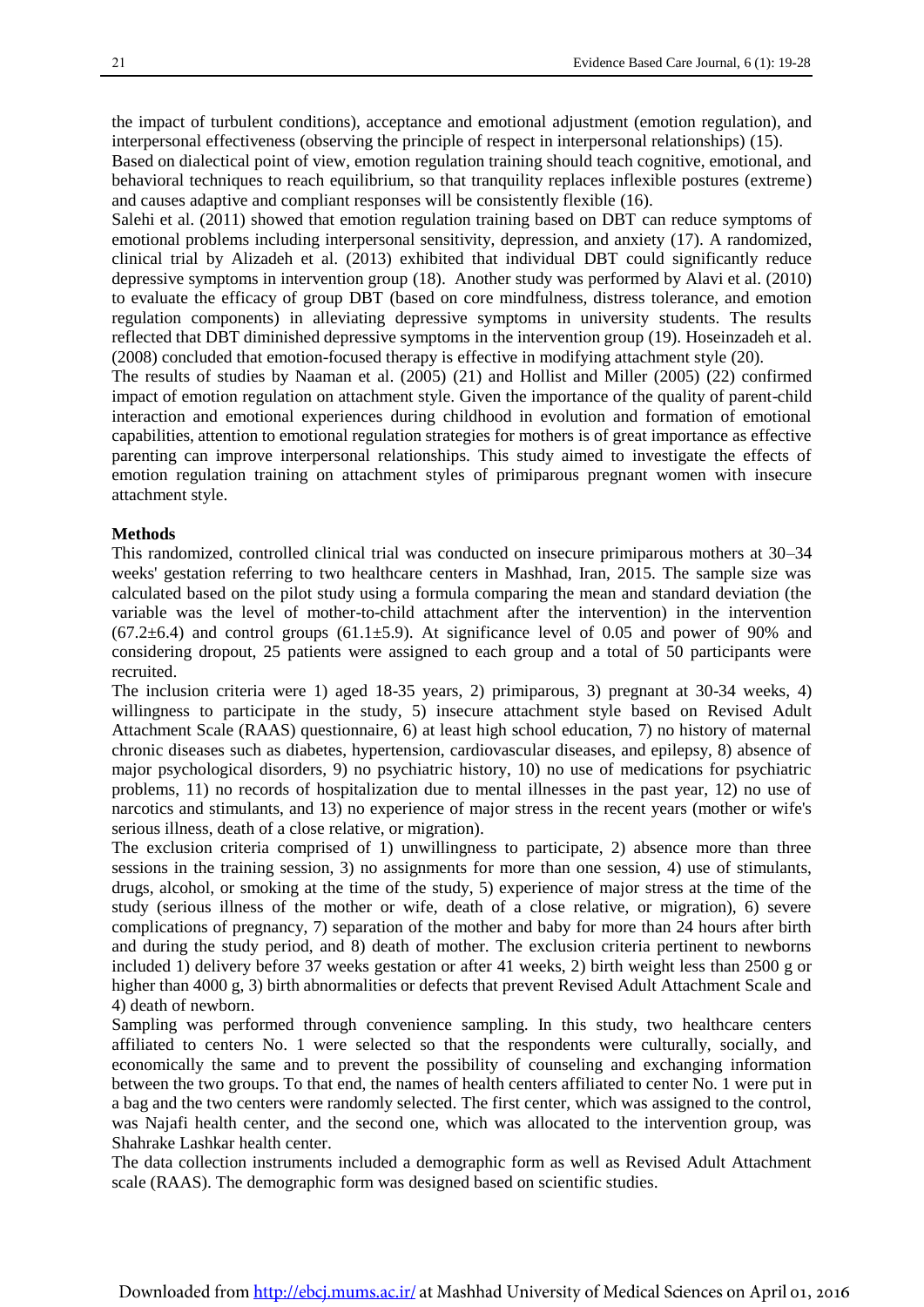RAAS was developed in early 1990 by Collins and Read, and was evaluated in 1996 [\(23\)](#page-9-2). It examines individual communication skills and is comprised of 18 questions. The items are rated on a five-point Likert scale ranging from one (does not apply to me) to five (it totally applies to me). The scale comprises three subscales, each composed of six items. For options 1-5, one to five points were considered, respectively. The questions 1, 6, 8, 12, 13, 17 are about secure attachment. The questions 2, 5, 7, 14, 16, 18 are about avoidant attachment, and the questions 3, 4, 9, 10, 11, 15 are about ambivalent/anxiety measures.

I

The total score of each subscale is calculated by the sum of the six questions' scores and then divided to six. The mothers were placed in one of the following three groups based on their obtained score. Secure attachment style: the participants who score lower than average on the anxiety subscale. Ambivalent attachment style/anxiety: people who score higher than average on the anxiety subscale. Avoidant attachment style: people whose scores on each subscale are low. Collins and Read showed that all scores are reliable and stable during a period of between 2-8 months. Additionally, Cronbach's alpha obtained in all the subscales were equal to or above than 0.8.

In Iran, validity and reliability of this scale were approved through test-retest on 100 students within one month by Pakdaman et al. (2004). The results showed that the test is valid at the level of 95% [\(24\)](#page-9-3). The reliability of the instrument was confirmed in the present study using Cronbach's alpha  $(α=0.79)$ 

The health medical charts of pregnant women were reviewed by the researcher, and then the participants were recruited based on inclusion criteria. The researcher briefly introduced herself to the mothers and explained the objectives of the study. The mothers, who met the inclusion criteria, were given the RAAS questionnaire. The questionnaires were reviewed and a psychologist was assigned as collaborator.

According to the study by Salehi et al. (2011), eight mothers in the intervention group received 90 minute sessions(one session per week), including lecture and group discussion, in the training room at the center with the researcher and collaborator (clinical psychologist). At the end of each session, mothers were given assignments to do at home and bring in the next meeting to be discussed. Thereafter, 15-19 days after delivery, RAAS was completed by both groups again.

The training content were based on the Dialectic Behavioral Therapy by Matthew McKay (2007)[\(25\)](#page-9-4), and the training sessions were held by a psychologist and co-researcher. (Table 1)

In the intervention group, five mothers were excluded due to travelling, abdominal pain, preterm delivery. In the control group, five mothers were excluded due to not responding to telephone followup, and relocation (being referred to another health center).

Due to moral considerations, after receiving permission from the Ethics Committee of Mashhad University of Medical Sciences and the School of Nursing and Midwifery and providing a letter of recommendation to Lashkar and Najafi health centers, information about the study and its importance were explained to the patients in both groups. The mothers were assured that participation in the training sessions were optional, and lack of participation would not interfere with the provision of other healthcare facilities. During the sessions, they were free to be in any physical condition they were comfortable with. In the class, the participants could walk, stand, eat, drink, and ask any questions from the researcher. An informed consent was obtained from women who met the inclusion criteria.

To study the normal distribution of quantitative data, the Kolmogorov-Smirnov test was performed. For data analysis, Chi-square, Fisher's exact test, independent t-test, and Pearson's correlation coefficient were run using SPSS, version 15. P-value less than 0.05 was considered statistically significant.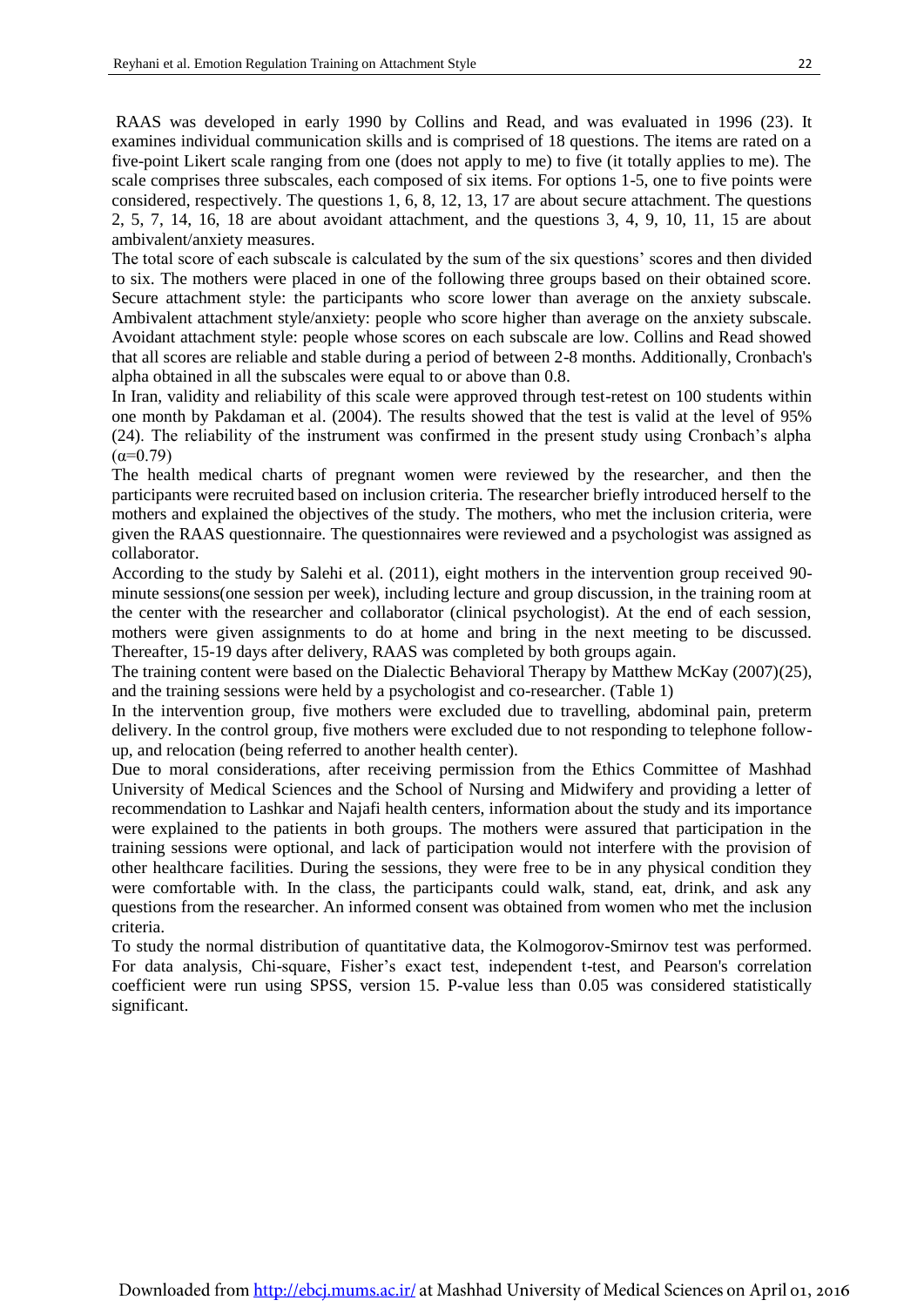| The first session  | The participants were introduced to each other and practiced basic skills of distress tolerance. Agenda: 1-       |
|--------------------|-------------------------------------------------------------------------------------------------------------------|
|                    | Meeting the and interact with the researchers, clinical psychologist, and other participants; 2- Stating the main |
|                    | objectives and sub-objectives and discussing them with the mothers; 3- Stating the framework and rules; 4-        |
|                    | Familiarizing the participants with fundamental skills distress tolerance, awareness and self-soothing            |
|                    | distraction through the sense of hearing and vision and practicing them. Assignment: focus on emotional           |
|                    | events, recording the events, and the type of employed skills.                                                    |
| The second session | Familiarizing the mothers with advanced skills of distress tolerance: The skills can help mothers to reduce the   |
|                    | effects of turbulent conditions. Agenda: Having a group discussion on emotional events that happened last         |
|                    | week, practicing feeling the moment by using relaxation exercises, focusing the mind on the present, and          |
|                    | exercising conscious breathing. Assignment: focus on emotional events, record the events, identify the type of    |
|                    | skills applied in the face of the event, and exercise conscious breathing.                                        |
| The third session  | Teaching the fundamental skills of awareness: these skills will aid mothers to experience the present with        |
|                    | greater awareness and prevent them from focusing on the past and future threats. Agenda: doing focus              |
|                    | exercises for a minute, practicing their experiences internally and externally, practicing describing feelings,   |
|                    | and practicing conscious attention. Assignment: Recording turbulent emotions and the appropriate strategy to      |
|                    | encounter them.                                                                                                   |
| The fourth session | Teaching advanced skills of conscious attention: Mothers are taught these skills to become familiar with the      |
|                    | negative judgments and to be able to control them. Agenda: practicing negative judgments, providing a record      |
|                    | of thoughts to initiate conscious attention in daily life. Assignment: practicing conscious attention and         |
|                    | recording the outcome.                                                                                            |
| The fifth session  | Exploring conscious attention: these skills are to complement the previous trainings. Agenda: improving the       |
|                    | mindfulness skills with compassion, retaining affection toward self and others, meditation activity to achieve    |
|                    | peace and quiet. Assignment: Use one of the above-mentioned exercises to encounter turbulent emotions, and        |
|                    | take note of one of them to be discussed the next session.                                                        |
| The sixth session  | Essential skills of emotion regulation: Agenda: emotion: what is it and how does it act? Practice: recognition    |
|                    | and recording of emotions, identifying self-deleterious behaviors, lowering cognition vulnerability (using        |
|                    | coping thoughts and balancing between thoughts and feelings). Practice: incompatibility of thought and            |
|                    | emotion and increasing positive emotions. Assignment: recording the emotions experienced during the week.         |
|                    | The emotions should be recorded with their multiple dimensions (triggering events, physical changes, facial       |
|                    | expressions, and the desire for action).                                                                          |
| The seventh        | Advanced emotion regulation skills. Practice: conscious attention to emotions without judging them, dealing       |
| session            | with emotions, taking action against the intense emotional desires, planning counteracting, and problem           |
|                    | solving. Assignment: completing a sheet on a weekly basis for emotion regulation to reduce the physical and       |
|                    | physical vulnerability, recording positive events, and filling out a form on observing and accepting emotions     |
|                    | and coping with them.                                                                                             |
| The eighth Session | Fundamental and advanced skills for effective communication: Agenda: identifying what you want and                |
|                    | practicing communication styles. Exercise: adjusting demands, propounding a simple request, composing             |
|                    | resourceful drafts, keen listening, and practicing saying no.                                                     |
|                    |                                                                                                                   |

#### **Table 1: Training sessions for dialectical behavior therapy**

#### **Results**

The mean ages of the intervention and control groups were  $26.90\pm4.04$  years and  $27.5\pm3.5$  years, respectively. Independent t-test showed no significant differences between the two groups (P=0.77). As was reflected by Chi-square, 11 (55%) of the mothers in the intervention group and 12 patients (60%) in the control group had an avoidant attachment style. There were no significant differences between the two groups in terms of frequency of maternal attachment (P>0.75).

Ten (50%) patients from in the intervention group and 12 patients (60%) from the control group were housewives, and Fisher's exact test did not show a significant difference between the two groups  $(P=0.83)$ . In terms of educational level, based on Chi-square test, 12 patients  $(60\%)$  from the intervention group and 14 patients (70%) from the control group had university education; no significant differences were observed between the two groups in this regard  $(P=0.51;$  Table 2).

Average scores of avoidant, anxious, and secure attachment styles were compared in terms of homogeneity pre-intervention. Results of the independent t-test showed no significant differences between the two groups with respect to avoidant ( $P=0.05$ ), anxious ( $P=0.75$ ), and secure ( $P=0.45$ ) attachment styles. After training, independent t-test demonstrated no significant differences between the two groups regarding avoidant ( $P=0.37$ ) and anxious ( $P=0.11$ ) attachment styles, but there was a significant difference in terms of secure attachment (P=0.01).

In the intervention group, paired t-test showed that average score of anxious attachment styles reduced and the score of secure attachment increased after the intervention (P<0.001), but in the control group paired t-test showed no differences regarding avoidant (P=0.33), anxious (P=0.61), and secure (P=0.21) attachment styles before and after the intervention (Table 3).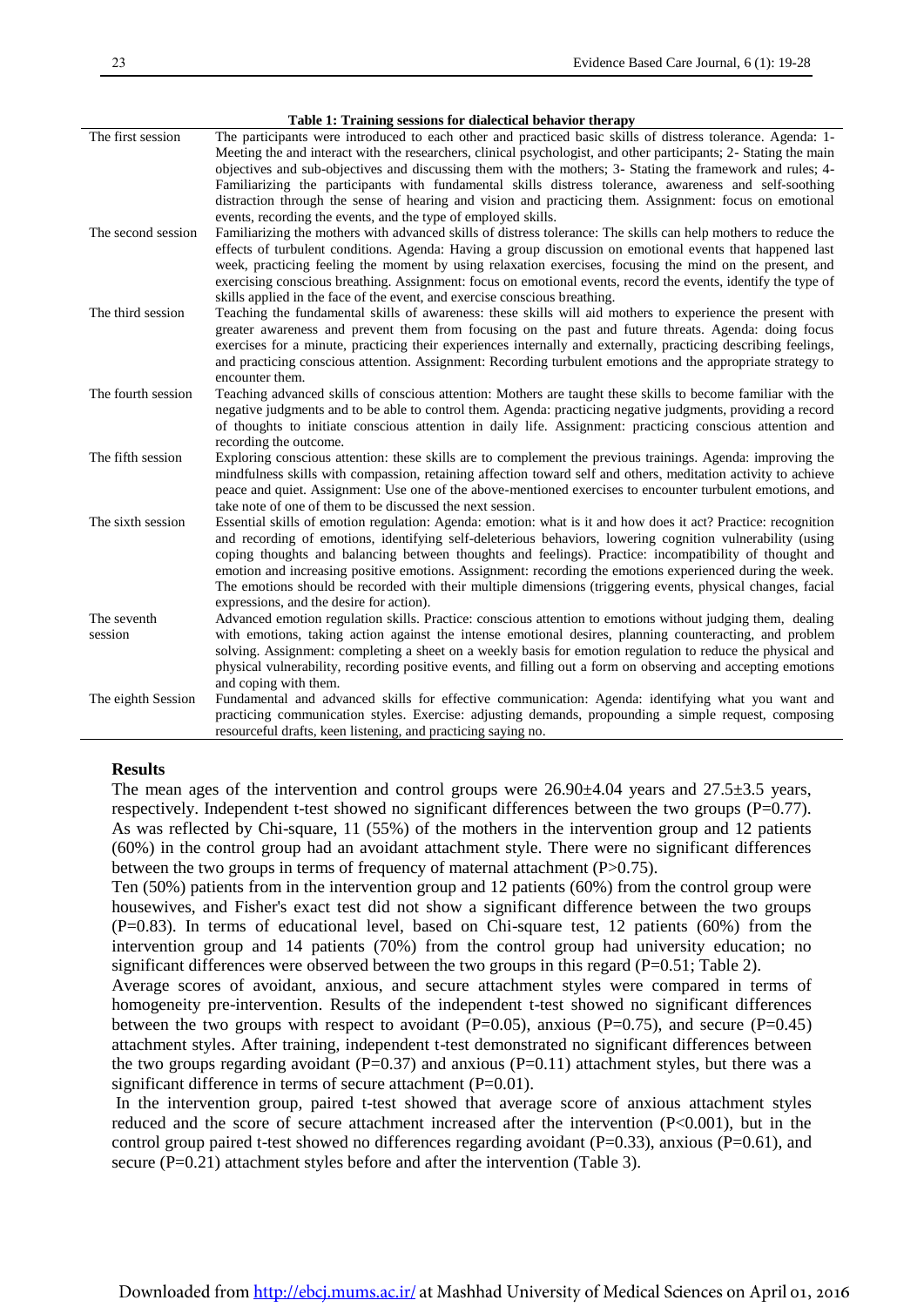| Table 2: comparing Demographic characteristics of participants |                |           |  |  |  |  |  |
|----------------------------------------------------------------|----------------|-----------|--|--|--|--|--|
| Intervention group                                             | Control group  | Result    |  |  |  |  |  |
| $Mean \pm SD$                                                  | $Mean \pm SD$  |           |  |  |  |  |  |
| $26.9 \pm 4.4$                                                 | $27.2 \pm 3.5$ | $0.77*$   |  |  |  |  |  |
| N(% )                                                          | N(% )          |           |  |  |  |  |  |
|                                                                |                |           |  |  |  |  |  |
| 8(40)                                                          | 6(30)          |           |  |  |  |  |  |
| 12 (60)                                                        | 14 (70)        | $0.51**$  |  |  |  |  |  |
|                                                                |                |           |  |  |  |  |  |
| 10(50)                                                         | 12 (60)        |           |  |  |  |  |  |
| 4(20)                                                          | 3(15)          | $0.83***$ |  |  |  |  |  |
| 6(30)                                                          | 5(27)          |           |  |  |  |  |  |
|                                                                |                |           |  |  |  |  |  |
| 11(55)                                                         | 12 (60)        | $0.75**$  |  |  |  |  |  |
| 9(45)                                                          | 8(40)          |           |  |  |  |  |  |
| 8(40)                                                          | 12(60)         |           |  |  |  |  |  |
| 8(40)                                                          | 9(45)          | $0.55**$  |  |  |  |  |  |
| 7(35)                                                          | 4(20)          |           |  |  |  |  |  |
| 5(25)                                                          | 7(35)          |           |  |  |  |  |  |
|                                                                |                |           |  |  |  |  |  |

I

\*Independent t-test

\*\* Chi-square \*\*\* Fisher's exact test

#### **Table 3: comparing attachments styles scores before and after intervention, in two groups**

| Variables                 | Group                       | $Mean \pm SD$   | $Mean \pm SD$  | Comparison     |
|---------------------------|-----------------------------|-----------------|----------------|----------------|
|                           |                             | Before training | After training | Within groups* |
| Avoidant attachment style | Intervention                | $15.5 \pm 2.0$  | $14.1 \pm 1.9$ | 0.001 < P      |
|                           | Control                     | $15.0 \pm 2.5$  | $14.7 \pm 2.5$ | 0.33           |
|                           | Comparison between groups** | 1.5             | 0.37           |                |
| Anxious attachment style  | Intervention                | $19.4 \pm 5.5$  | $16.2 \pm 3.7$ | 0.001 < P      |
|                           | Control                     | $18.8 \pm 6.0$  | $18.7 + 5.7$   | 0.61           |
|                           | Comparison between groups** | 0.75            | 0.11           |                |
| Secure attachment style   | Intervention                | $13.7 \pm 3.3$  | $15.5 \pm 2.6$ | 0.001 < P      |
|                           | Control                     | $12.9 \pm 3.1$  | $13.3 \pm 2.5$ | 0.21           |
|                           | Comparison between groups** | 0.45            | 0.01           |                |

\*paired T- Test

\*\*Independent t-test

#### **Discussion**

The results of this study exhibited that the intervention group had lower anxious and avoidant attachment style scores and the mean score increased for secure attachment. The difference between the intervention and control groups in terms of secure attachment was statistically significant. Hosseinzadeh Taghvai et al. (2009), in their study entitled 'Effect of Emotion-focused Therapy' investigating attachment style of 20 couples, demonstrated the significant effect of emotion-focused therapy on attachment style of couples [\(20\)](#page-8-15). This result was in line with the results of the current study.

Heidari et al. (2013) conducted a short-term analytical psychotherapy on 20 students of Babol University, who had insecure attachment style. Paired t-test presented that short-term analytical psychotherapy could significantly increase secure attachment style and decrease of avoidance attachment style; however, no significant effect on the ambivalent attachment style was noted [\(26\)](#page-9-5). In the present study, emotion regulation could significantly boost secure attachment style score, and the score of avoidant attachment style were higher than that of the anxious attachment style.

The above-mentioned result can explain the reason behind the fact that individuals with insecure attachment style regulate their emotions more effectively to improve their personal well-being and that they experience lower levels of emotional intensity. Therefore, we can say that probably "experiencing lower levels of emotional intensity" facilitates cognitive processing of emotions of those with avoidant attachment style.

In other words, people with avoidant attachment style are reluctant to expressing their emotions. They are extremely self-reliant and consider others unreliable. Thus, they cannot be good at social and communication skills as well as learning effective strategies to solve problems. Halchuk et al. (2010) studied the impact of emotion-based training on couple's attachment disorders. To that end, 12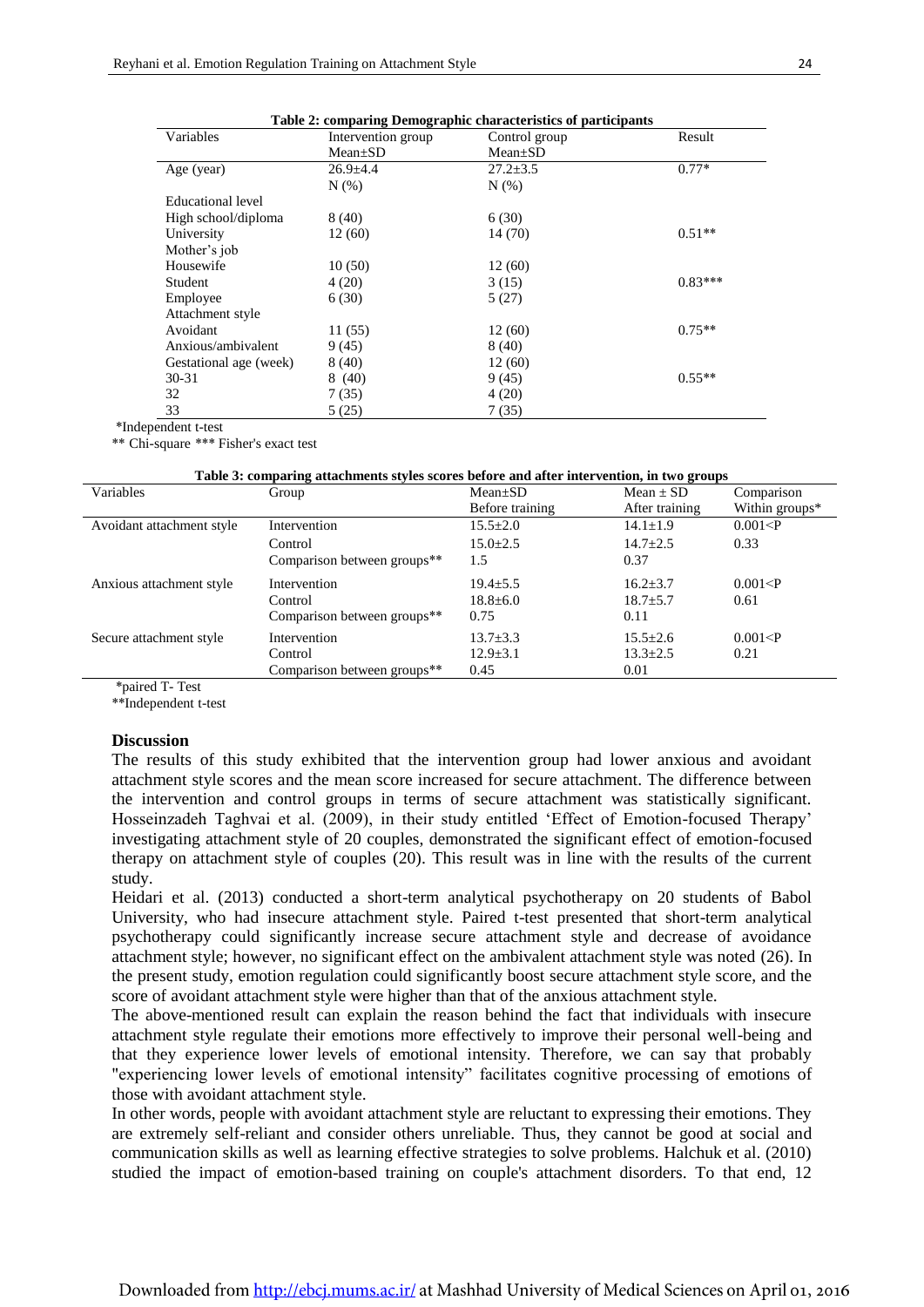couples received emotion-based therapy, and its influence on anguished relations of couples, caused by attachment disorders, was investigated post-treatment and three years later. The results indicated enhancement of compatibility, trust, and forgiveness between couples and a reduction in the severity of the attachment disorders [\(27\)](#page-9-6).

The main characteristic of insecure attachment style is lack of self-confidence. In this study, emotionfocused therapy could promote sense of confidence in the intervention group. This is consistent with results as the mean score of secure attachment increased. The impact of emotion regulation training on maternal insecure attachment may be due to content of the training program, so that four DBT skills including mindfulness, emotion regulation, distress tolerance, and interpersonal skills were taught to mothers with insecure attachment.

In various studies, emotional problems were reduced by implementing emotion regulation training programs. The results of Schutte and Malouff (2011) showed that mindfulness training could enhance individual comfort, adaptive functioning, affective skills such as comprehension and management of emotions and could alleviate anxiety and depression [\(28\)](#page-9-7).

Fatehizadeh et al. (2006) concluded that emotion regulation programs based on DBT may be effective in the treatment of emotional problems and disorders [\(15\)](#page-8-10). In the study by Salehi et al. (2012), entitled "Evaluation of the effectiveness of two methods: teaching emotion regulation based on Gross model and DBT in reducing symptoms of emotional problems" DBT alleviated the symptoms of emotional problems (e.g., anxiety, depression, and interpersonal sensitivity) [\(17\)](#page-8-12). This result is congruent with those of the present study since DBT could lower anxious attachment style scores.

Individual differences regarding the ability to learn, mental status, culture, and pregnancy status imposed some limitations for the mothers and the researcher. Sometimes religious and cultural backgrounds may exert a heavy influence on the attachment style and maternal role, and some beliefs and superstitions can obstruct certain behaviors.

#### **Implications for Practice**

The results showed that emotion regulation training based on DBT could have a positive impact on the secure attachment style score in mothers with insecure attachment style. Implementation of emotion regulation training can enhance secure attachment. This outcome can be used in the care plan for prenatal care in health centers. Further studies on insecure mothers with separating each of the four DBT skills are recommended.

#### **Acknowledgments**

This article is derived from neonatal intensive care nursing postgraduate thesis and research projects approved by Mashhad University of Medical Sciences with code of 930155 and IRCT code of IRCT2014100519407N1. The authors would like to thank Deputy of Research and Technology of Mashhad University of Medical Sciences for their financial support. We also express our gratitude to the authorities of the respective health centers.

#### **Conflict of interest**

The authors declare that there is no conflict of interest.

#### <span id="page-7-0"></span> **References**

- <span id="page-7-1"></span>1. Armstrong DS. Ampact of Prior Perinatal Loss on Subsequent Pregnancies. JObstet Gynecol Neonatal Nurs. 2004;33(6):765-73.
- 2. Mckee MD,Cunningham M,Jankowski KR, Zayas L. Health‐Related Functional Status in Pregnancy: Relationship to Depression And Social Support in A Multi‐Ethnic Population. J Obstet Gynecol. 2001;97(6):988-93.
- <span id="page-7-2"></span>3. Forouzandeh N, Delaram M, Deris F. The Quality ofMental Health Status in Pregnancy And It's Contributing Factors on Women Visiting TheHealth Care Centers of Shahrekord. J Reprod Infertil.

2003;4(2):146-55 (persian).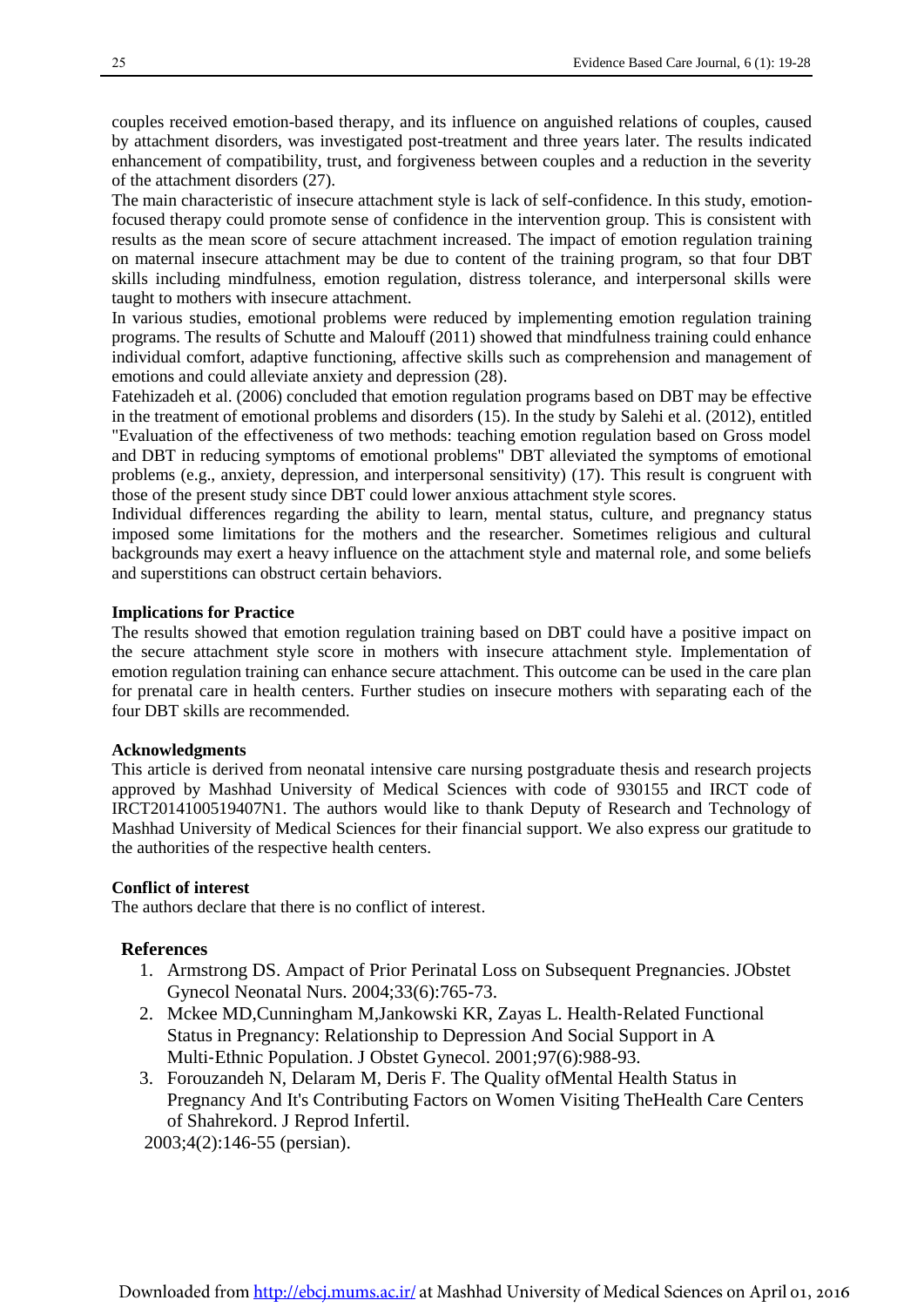<span id="page-8-0"></span>4. Tabrizchi N, Vahidi Z. Comparing Emotional Regulation, Mindfulness and Psychological Well- Being in Mothers of Students With And Without Learning Disabilities.J Learn Disabil. 2015; 4( 4):118-24 (persian).

<span id="page-8-3"></span>I

- <span id="page-8-1"></span>5. Trombini E, Surcinelli P, Piccioni A, Alessandroni R, Faldella G. Environmental Factors Associated With Stress in Mothers of Preterm NewbornsJ Acta Paediatr. 2008;97(7):894-8.
- <span id="page-8-2"></span>6. Pillitteri A, Maternal & Child Health Nursing: Care of the Childbearing & Childrearing Family: Lippincott Williams & Wilkins; 2010.
- 7. Mikulincer M, Shaver PR, Gillath O, Nitzberg rA. Attachment,Caregiving, And Altruism: Boosting Attachment Security IncreasesCompassion And Helping. J Pers Soc Psychol Rev. 2005;89(5):817-39.
- <span id="page-8-5"></span><span id="page-8-4"></span>8. Mikulincer M, Shaver PR. Attachment in Adulthood: Structure. Dynamics And Change. 2007.
- 9. Garnefski N, Van den Kommer T, Kraaij V, Teerds J, LegersteeJ, Onstein E. TheRelationship Between Cognitive Emotion Regulation Strategies And Emotional Problems: Comparison Between A clinical and a non‐clinical sample. Eur j pers. 2002;16(5):403-20.
- <span id="page-8-6"></span>10. Roberts je, gotlib ih, kassel jd. Adult attachment security and symptoms of depression: the Mediating roles of Dysfunctional Attitudes And Low Self-Esteem. Pers Soc Psychol Rev. 1996;70(2):310-20.
- 11. Mikulincer M. Attachment Style And The Mental Representation of The Self. Journal of Personality And Social Psychology Pers Soc Psychol Rev. 1995;69(6):1203-15.
- <span id="page-8-7"></span>12. Noftle eE, SHaver PR. Attachment Dimensions And The Big Five Personality Traits: Associations And Comparative Ability to Predict Relationship Quality. J Res Pers. 2006;40(2):179–208.
- <span id="page-8-8"></span>13. Johnson SM, Greenberg LS. Differential Effects of Experiential And Problem-Solving Interventions in Resolving Marital Conflict. J Consult Clin Psychol. 1985;53(2):175- 84.
- <span id="page-8-9"></span>14. Martini TS, Busseri MA. Emotion Regulation Strategies And Goals as Predictors of Older Mothers And Adult Daughters'Helping-Related Subjective Well-Being.J Psychol Aging. 2010;25(1):48.
- <span id="page-8-10"></span>15. Fatehizadeh M, SHafie-Abadi A, Etemadi A, Delavar A. Comparing Efficacy of Dialectical Behavior Therapy And Cognitive Behavior Therapy in ReduceSymptoms of BPD Women Cients in Isfahan. Psycholigy Studies 2006;8:7-18(persian).
- <span id="page-8-11"></span>16. Matthew MckayJCV, Jeffrey Brantley. Techniques of Dialectical Behavior Therapy 2011.
- <span id="page-8-12"></span>17. Salehi A, Baghban I, Bahrami F, Ahmadi SA. The Effect of Emotion RegulationTraining Based on Dialectical BehaviorTherapy And Gross Process Model on Symptoms ofEmotional Problems. J Med Res. 2012;14(2):49-55(persian).
- <span id="page-8-13"></span>18. Alizadeh A, Alizadeh E, Mohamadi A. Effectiveness ofIndividual Dialectical Behavior Therapy Skills Training on Major Depression. IranianJ Psychiatr Nurs. 2013;1(2):62-9 (persian).
- <span id="page-8-14"></span>19. Alavi K, Modarres GM, Amin YSA, Salehi FJ. Effectiveness of Group DialecticalBehavior Therapy (Based on Core Mindfulness, Distress Tolerance and Emotion Regulation Components) on Depressive Symptoms in University Students. 2011;13(2):124-35 (persian).
- <span id="page-8-15"></span>20. Hoseinzadeh Taghvaei M, Lotfi Kashani F Navabinejad S, Nourani pour R. Effect of Emotion-Focused Therapy on The Alteration of Attachment Style Wives. Andisheh Va Raftar. 2009;4(14 ): (persian).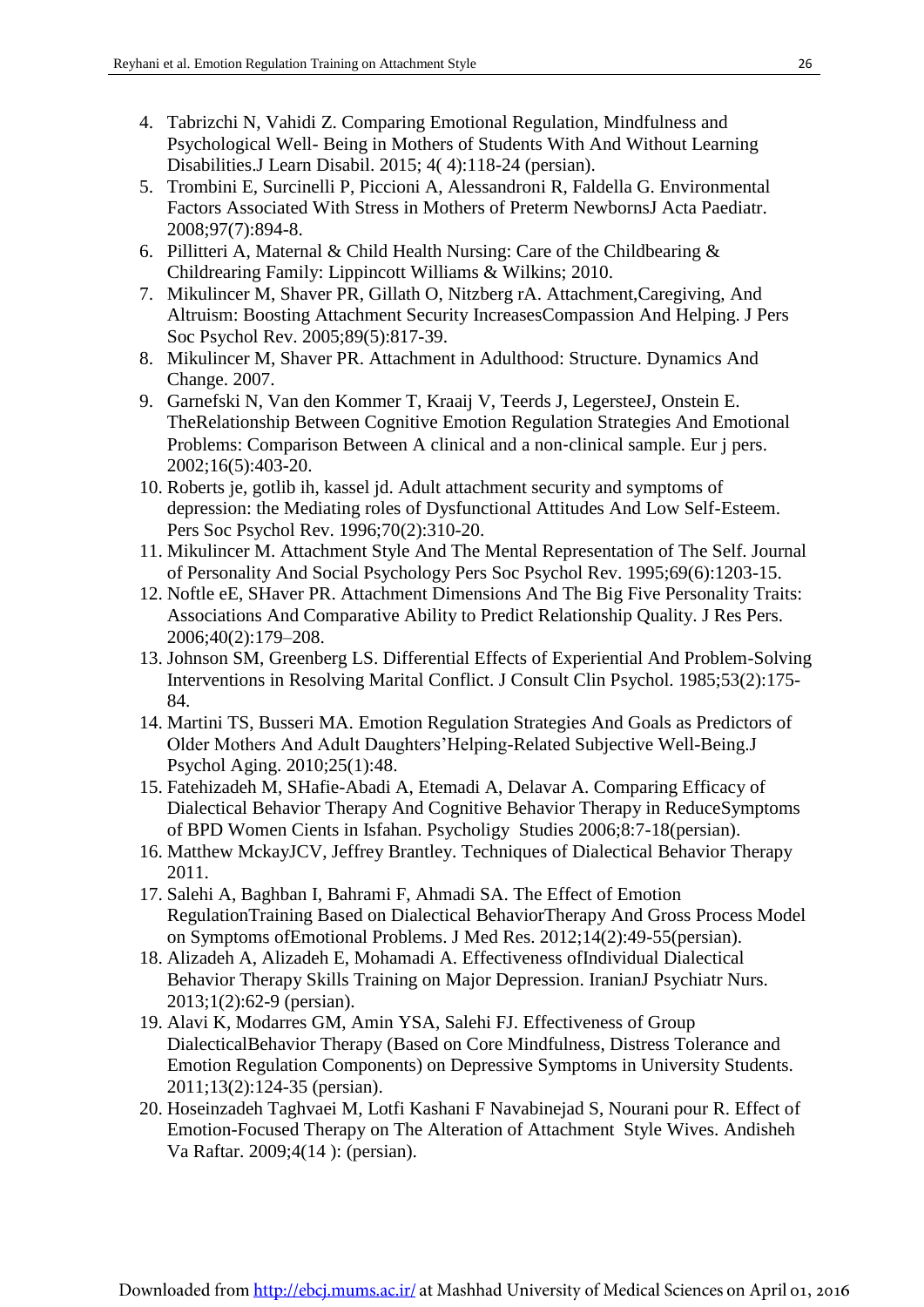- <span id="page-9-0"></span>21. Naaman S, Pappas JD, Makinen J, Zuccarini D, Johnson—Douglas S. Treating Attachment Injured Couples With Emotionally Focused Therapy: A Case Study Approach. Psychiatry. 2005;68(1):55-77.
- <span id="page-9-1"></span>22. Hollist CS, Miller RB. Perceptions of Attachment Style And Marital Quality in Midlife Marriage\*. Family Relations. 2005;54(1):46-57.
- <span id="page-9-2"></span>23. CollinsNL, Read SJ. Adult Attachment, Working Models, And Relationship Quality in Dating Couples.JPers Soc Psychol. 1990;58(4):644-63.
- <span id="page-9-3"></span>24. Pakdaman s. The relationship between attachment and of seeking in adolescents. J psychol sci. 2004;47(9):3-25 (persian).
- <span id="page-9-4"></span>25. Mckay M, Wood JC, Brantley J. The Dialectical Behhavior Therapy Workbook: Practical DBT Exercises for Learning Mindfulness, Interpersonal Effectivness, Emotion Regulation & Distress Tolerance 2007. 328 p.
- <span id="page-9-5"></span>26. Heidary S, Allahyari A, Azad P. The Effect of Short-Term Psychoanalytic Psychotherapy with Psychological Approach on Changes in Students' Attachment Styles With Insecure Attachment. J Couns Psychother. 2013;10(3):33-49 (persian).
- <span id="page-9-6"></span>27. Halchuk RE, MakinenJA, Johnson SM. Resolving Attachment Injuries in Couples Using Emotionally Focused Therapy: A Three-Year Follow-Up. J CoupleRelatsh Ther. 2010;9(1):31-47.
- <span id="page-9-7"></span>28. Schutte NS, Malouff JM. Emotional Intelligence Mediates The Relationship Between Mindfulness And Subjective Well-Being.J Pers Individ Dif. 2011;50(7):1116-9.